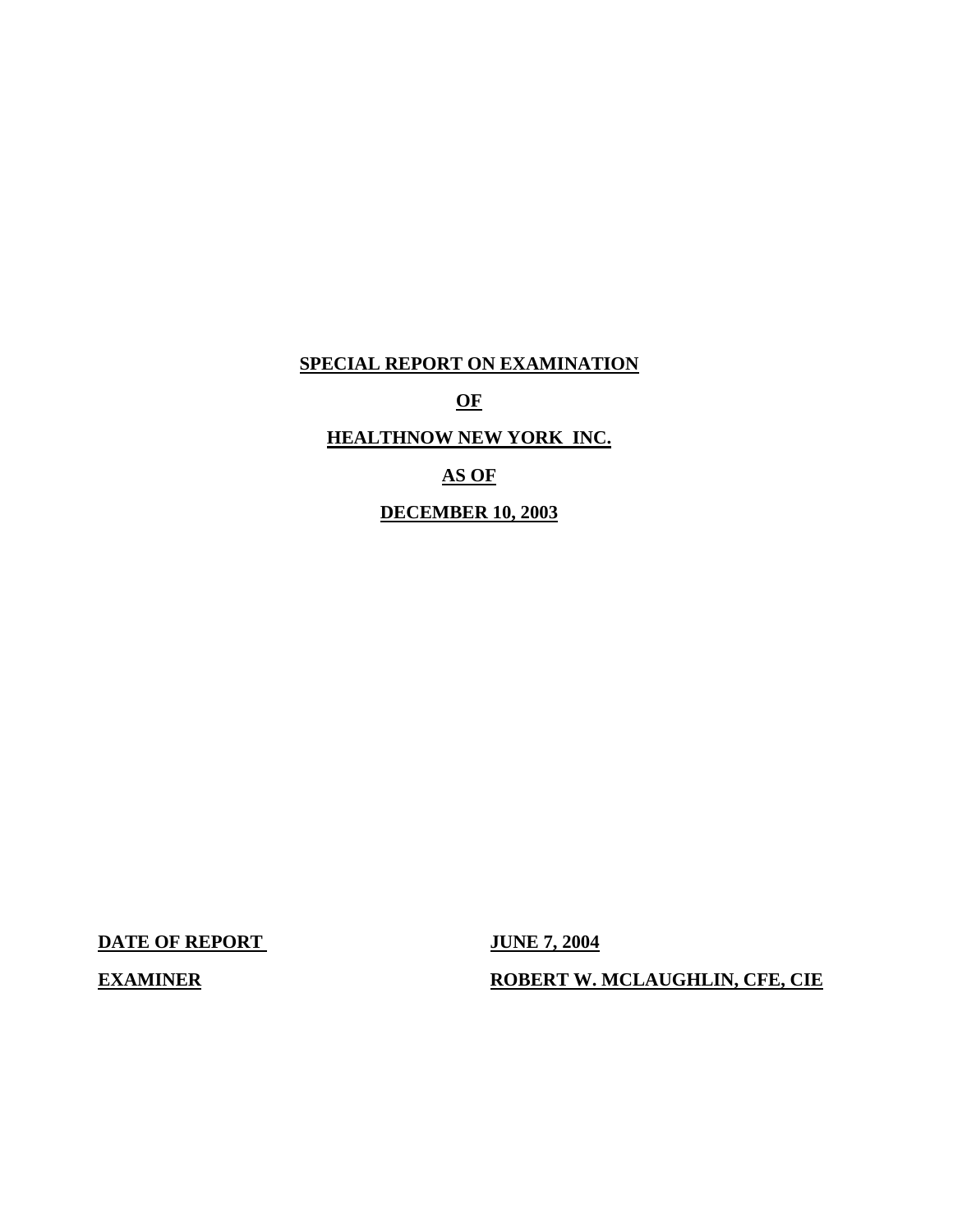# **TABLE OF CONTENTS**

# **ITEM NO.**

# **PAGE NO.**

|    | 1. Scope of examination                                                                                                                                                                                                                                                                                                                                                                                                                              | $\overline{2}$                                                                                  |
|----|------------------------------------------------------------------------------------------------------------------------------------------------------------------------------------------------------------------------------------------------------------------------------------------------------------------------------------------------------------------------------------------------------------------------------------------------------|-------------------------------------------------------------------------------------------------|
|    | 2. Executive summary                                                                                                                                                                                                                                                                                                                                                                                                                                 | $\overline{2}$                                                                                  |
| 3. | Board governance                                                                                                                                                                                                                                                                                                                                                                                                                                     | 3                                                                                               |
|    | A. Board oversight of delegated corporate powers<br>B. Interested directors and officers<br>C. Home health agencies – proposal procedures<br>D. Conflict of interest procedures<br>E. Board member nomination process<br>F. Executive compensation<br>G. Board member/senior management performance evaluation<br>H. Minutes of meetings -use of "executive session"<br>I. Board meeting notices<br>J. Non-director appointments to board committees | 3<br>$\overline{4}$<br>6<br>$\boldsymbol{7}$<br>$\boldsymbol{7}$<br>$8\,$<br>9<br>9<br>10<br>11 |
|    | 4. Joint venture with Xerox Corporation                                                                                                                                                                                                                                                                                                                                                                                                              | 11                                                                                              |
| 5. | Retention of board consultants/law firms                                                                                                                                                                                                                                                                                                                                                                                                             |                                                                                                 |
|    | 6. Officer/employee benefit plans                                                                                                                                                                                                                                                                                                                                                                                                                    |                                                                                                 |
| 7. | Prompt payment interest                                                                                                                                                                                                                                                                                                                                                                                                                              | 14                                                                                              |
| 8. | Level premium rating                                                                                                                                                                                                                                                                                                                                                                                                                                 |                                                                                                 |
|    | 9. Summary of comments and recommendations                                                                                                                                                                                                                                                                                                                                                                                                           | 16                                                                                              |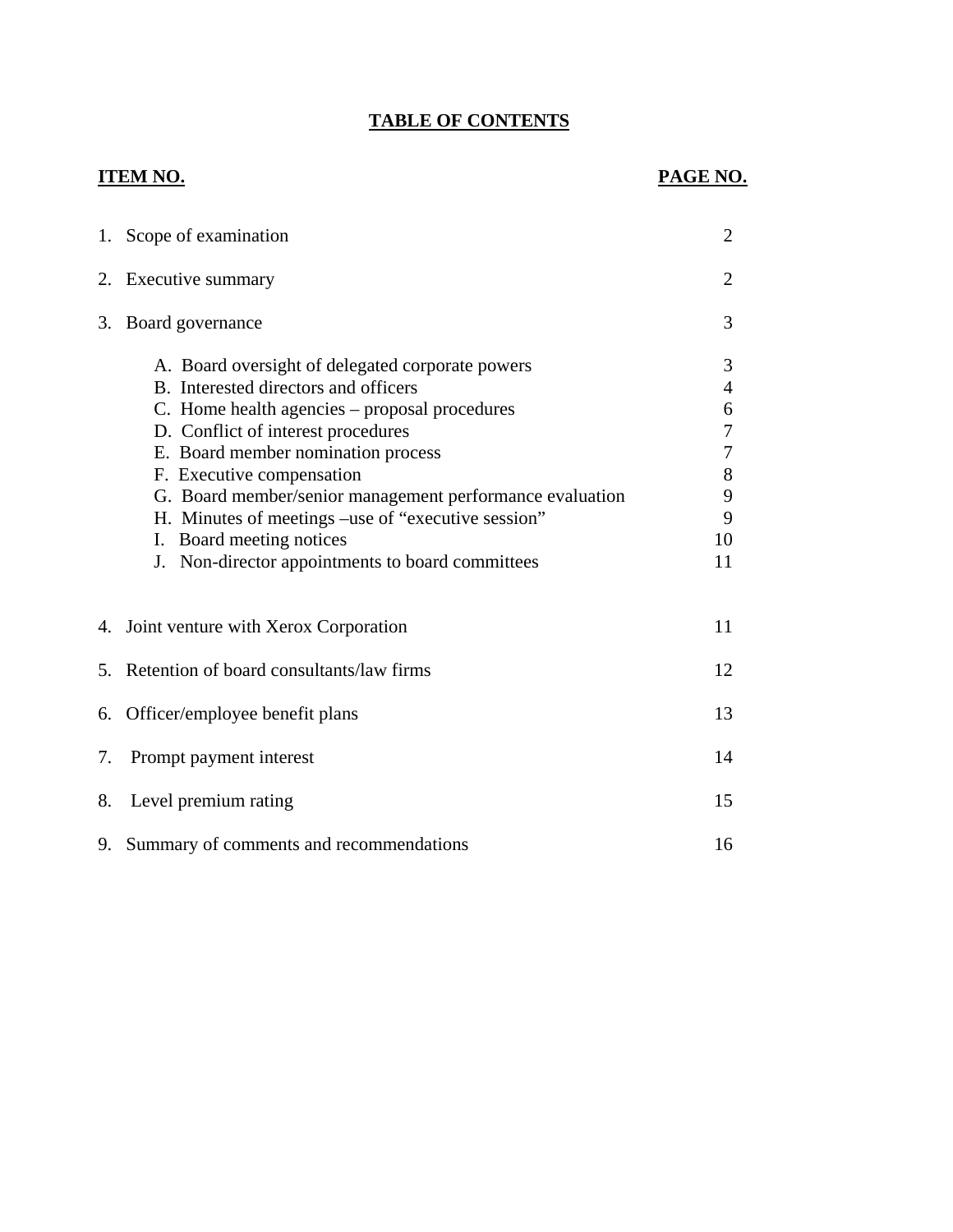

STATE OF NEW YORK INSURANCE DEPARTMENT 25 BEAVER STREET NEW YORK, NEW YORK 10004

Governor Superintendent Superintendent Superintendent Superintendent Superintendent Superintendent Superintendent Superintendent Superintendent Superintendent Superintendent Superintendent Superintendent Superintendent Sup

George E. Pataki Gregory V. Serio

December 10, 2003

Honorable Gregory V. Serio Superintendent of Insurance Albany, New York 12257

Sir:

Pursuant to the provisions of the New York Insurance Law and acting in accordance with the directions contained in Appointment Number 22035 dated March 13, 2003, annexed hereto, I have made an examination into the condition and affairs of HealthNow New York Inc., a nonprofit health service corporation licensed pursuant to Article 43 of the New York Insurance Law. The following report, as respectfully submitted, deals with the findings concerning the manner in which HealthNow New York Inc. conducts its business practices and fulfills its contractual obligations to policyholders and claimants.

Whenever the designations "HealthNow" or "the Plan" appear herein without qualification, they should be understood to mean HealthNow New York Inc.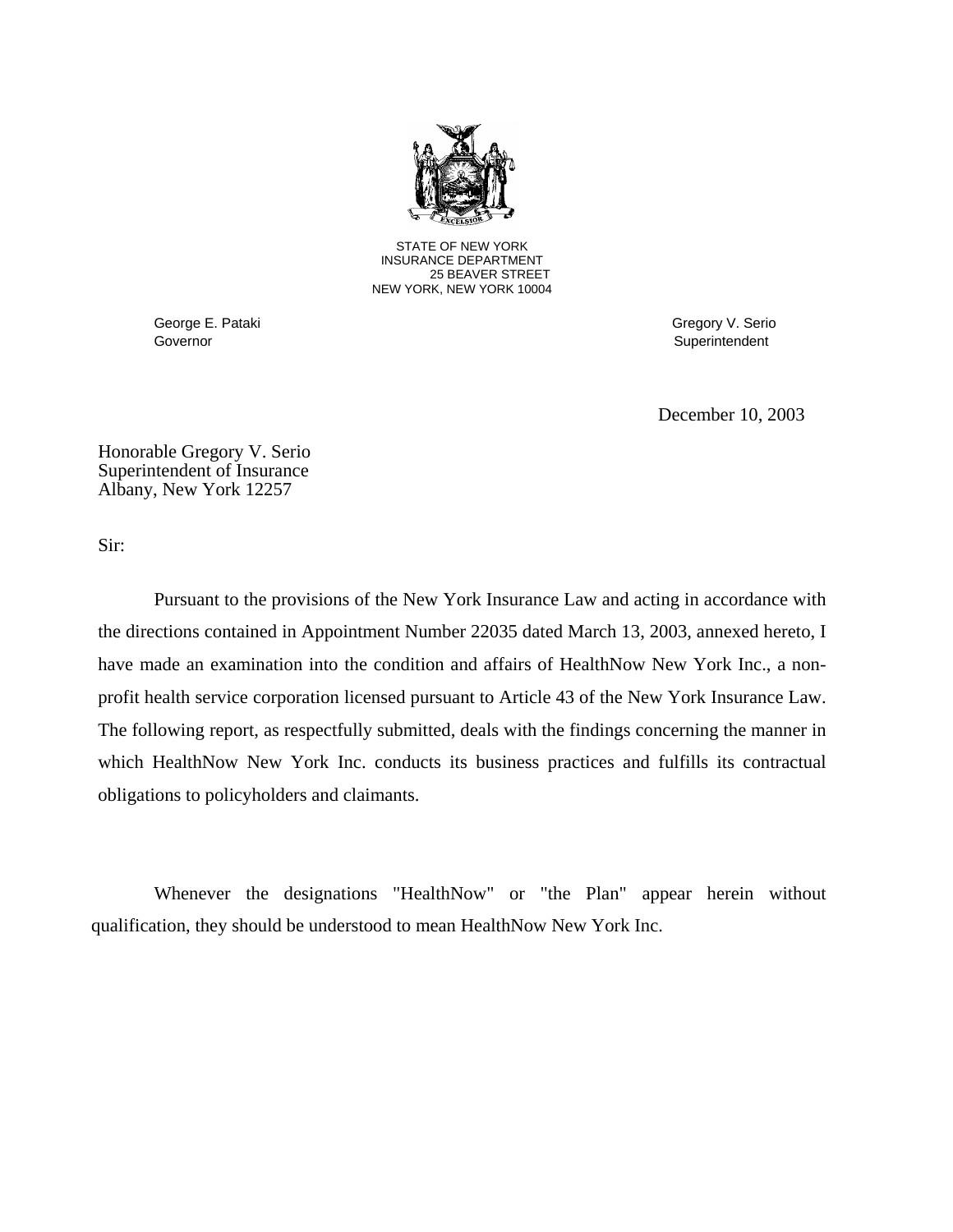#### **1. SCOPE OF EXAMINATION**

<span id="page-3-0"></span>A review of how HealthNow New York Inc. conducts its business practices and fulfills its obligations to policyholders and claimants was performed. Such review included a review of board governance procedures prior to and subsequent to the separation of the employment service of HealthNow's former President and Chief Executive Officer in February 2003.

The primary purpose of this report is to assist HealthNow New York Inc.'s management in addressing areas where improvements in corporate governance could be implemented. The performance dates of this review are January 1, 1998 through December, 10, 2003. This report's comments chiefly involve matters that depart from New York laws, regulations and rules or those which are deemed to require an explanation or description from the Plan.

#### **2. EXECUTIVE SUMMARY**

The results of this examination revealed certain operational deficiencies, including deficiencies related to the board governance of the Plan during the examination period. The most significant findings of this examination include the following:

- The Plan's board committees and the President and CEO conducted much of the core governance of the Plan without the prior approval oversight of the full board of directors.
- Failure to adequately document discussion of potential conflicts of interest at the Board of Directors level.
- HealthNow entered into contracts with providers wherein certain HealthNow directors were also directors or officers of such providers. Such contracts were effected without a majority vote of HealthNow's board of directors.
- Frequent use of "Executive Sessions" at such meetings in which little or no minutes of such proceedings are maintained.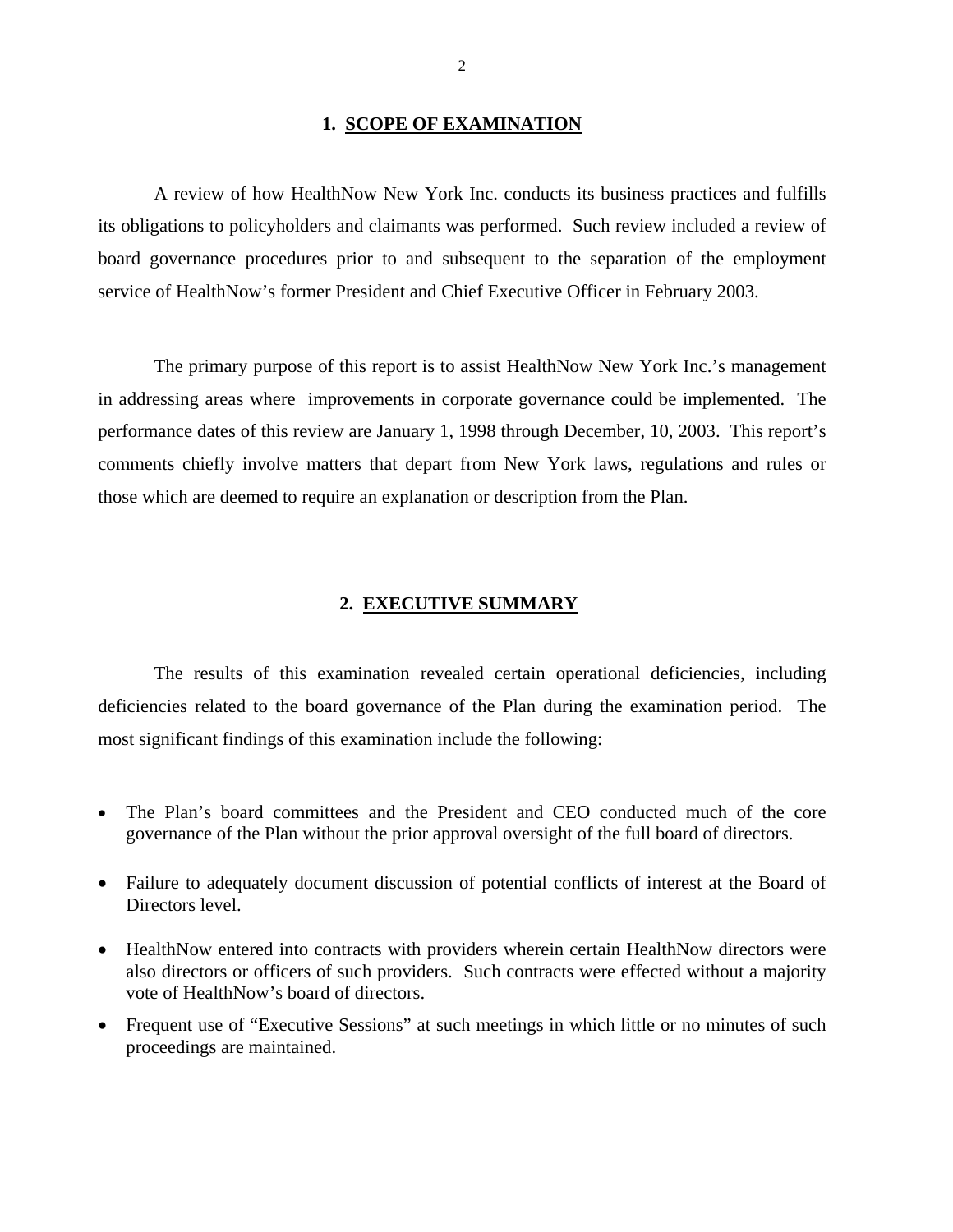- <span id="page-4-0"></span>• Board and Nominating Committee minutes of meetings indicated that, with few exceptions, potential board members were presented for consideration primarily by the Chairman of the board or the former President and CEO. Also, the review of minutes indicated little discussion was held relative to board member criteria qualifications.
- Limited oversight and Board of Directors approval of executive compensation paid to the Plan's officers and key employees prior to 2003.
- Little evaluation of board member and senior management performance in achieving identified goals and objectives of the Plan.
- Failure to adequately monitor and document the cost vs. benefits to the Plan and it's parent company, New York Care Plus Holding Company, Inc. (now known as HealthNow Systems, Inc.) under it's business relationship with Xerox Corporation.
- Failure to submit its Excess Benefit and Compensation Limit Plan (SERP) and amendments to its defined pension plans and 401(k) plans to the New York Insurance Department for approval prior to implementation.

The examination findings are described in greater detail in the remainder of this report.

#### **3. BOARD GOVERNANCE**

#### **A. Board Oversight of Delegated Corporate Powers**

A review of HealthNow's board and committee meetings, conducted during the period under review, noted that the Plan's board committees and the President and CEO conducted much of the core governance of the Plan without the prior approval oversight of the full board of directors in all cases. Examples of limited oversight of delegated powers on the part of the board included limited review of disclosed conflicts of interest by members the board, lack of performance evaluations of both the members of the board of directors and senior management, officer compensation and other matters as noted in this report.

Article IV, Section 1 of the HealthNow New York Inc. by laws states,

*"Powers and Duties. The property, business, and affairs of the Corporation shall be managed by a Board of Directors. In the management and control of the property, business, and affairs of*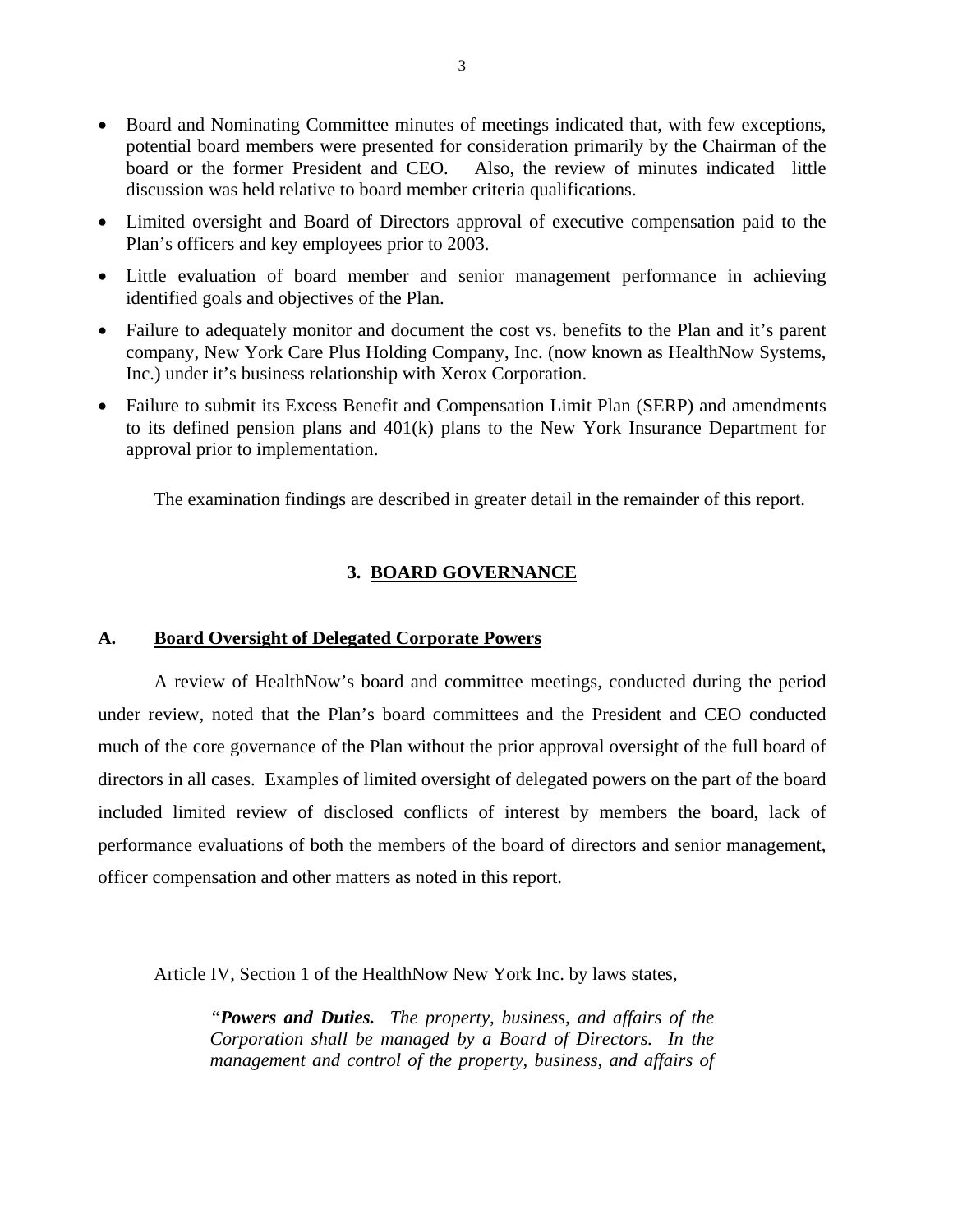<span id="page-5-0"></span>*the Corporation, the Board of Directors may exercise all of the powers of the Corporation except such as may be otherwise conferred by law or these By-laws or the Corporation's Certificate of Incorporation."* 

It is recommended that the Plan's board of directors comply with Article IV, Section 1 of its by-laws and maintain management and control of the property, business and affairs of the corporation. It is further recommended that all delegation of such board management and control of the property, business and affairs of the corporation should be appropriately monitored by the board of directors.

During the later part of the examination period in 2003, the Plan increased the number and length of its of the Board of Directors and Committees meetings, and began a comprehensive review of its governance procedures.

#### **B**. **Interested Directors and Officers**

During the examination period, HealthNow entered into contracts with providers and vendors in which certain HealthNow directors were also directors, officers or employees of such providers or significant vendors. Interested directors included Directors Boyle, Castiglia, Metcalf, Rickard and Woerner.

Director Boyle, during the examination period, was also CEO of St. Peter's Health Care Services of Albany, NY. St. Peter's Health Care Services includes St. Peter's Hospital, a large hospital provider in the Albany, NY area.

It was noted that Chairman Castiglia, during the examination period, was also Chairman of the Board of the Catholic Health System (CHS), a network of hospital and providers within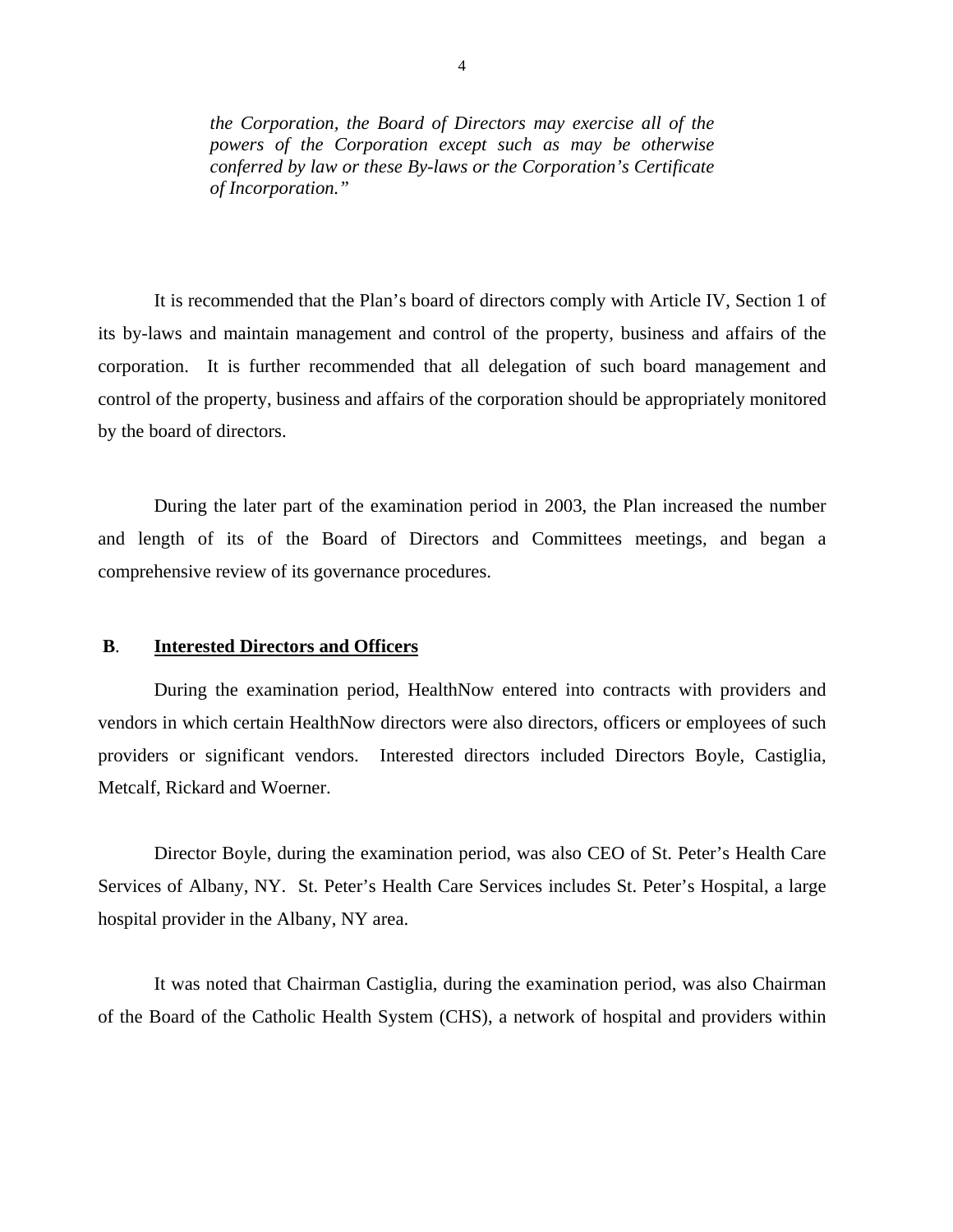the Buffalo, NY area. CHS is also affiliated with Catholic IPA, a large Buffalo, NY area IPA network.

Director Metcalf, M.D., during the examination period, was also Chairman of the Board of Highgate Medical Group, a significant provider group in the Buffalo, NY area.

Director Rickard, prior to his appointment to the HealthNow board of directors, was Group President & Corporate Senior Vice President (now retired) of Xerox Corporation. It is noted that Director Rickard, prior to his appointment to the HealthNow board of directors was the Xerox representative who signed the preliminary agreement relative to the HealthNow/Xerox business alliance agreement on the part of Xerox Corporation, which is discussed later in this report. Such agreement called for the naming of a Xerox representative to be appointed to the HealthNow board of directors.

Director Woerner, during the examination period, was also Chairman and CEO of Health Care Resources, a home health provider in the Rochester, NY area.

Such contracts were effected without a majority vote of HealthNow's board of directors.

Section 715 of the Not-for-Profit Corporation law states in part,

*"(a) No contract or other transaction between a corporation and any one more of its directors or officers, or between a corporation and any other corporation, firm, association or other entity in which one or more of its directors or officers are directors or officers, or have a substantial financial interest, shall be either void or voidable for this reason alone or by reason alone that such director or directors or officer or officers are present at the meeting of the board, or of a committee thereof, which authorizes such contract or transaction, or that his or their votes are counted for such purpose:* 

*(1) If the material facts as to such director's or officer's interest in such contract or transaction and as to any such common directorship, officership or financial interest are disclosed in good faith or known to the board or committee, and the board or committee authorizes such contract*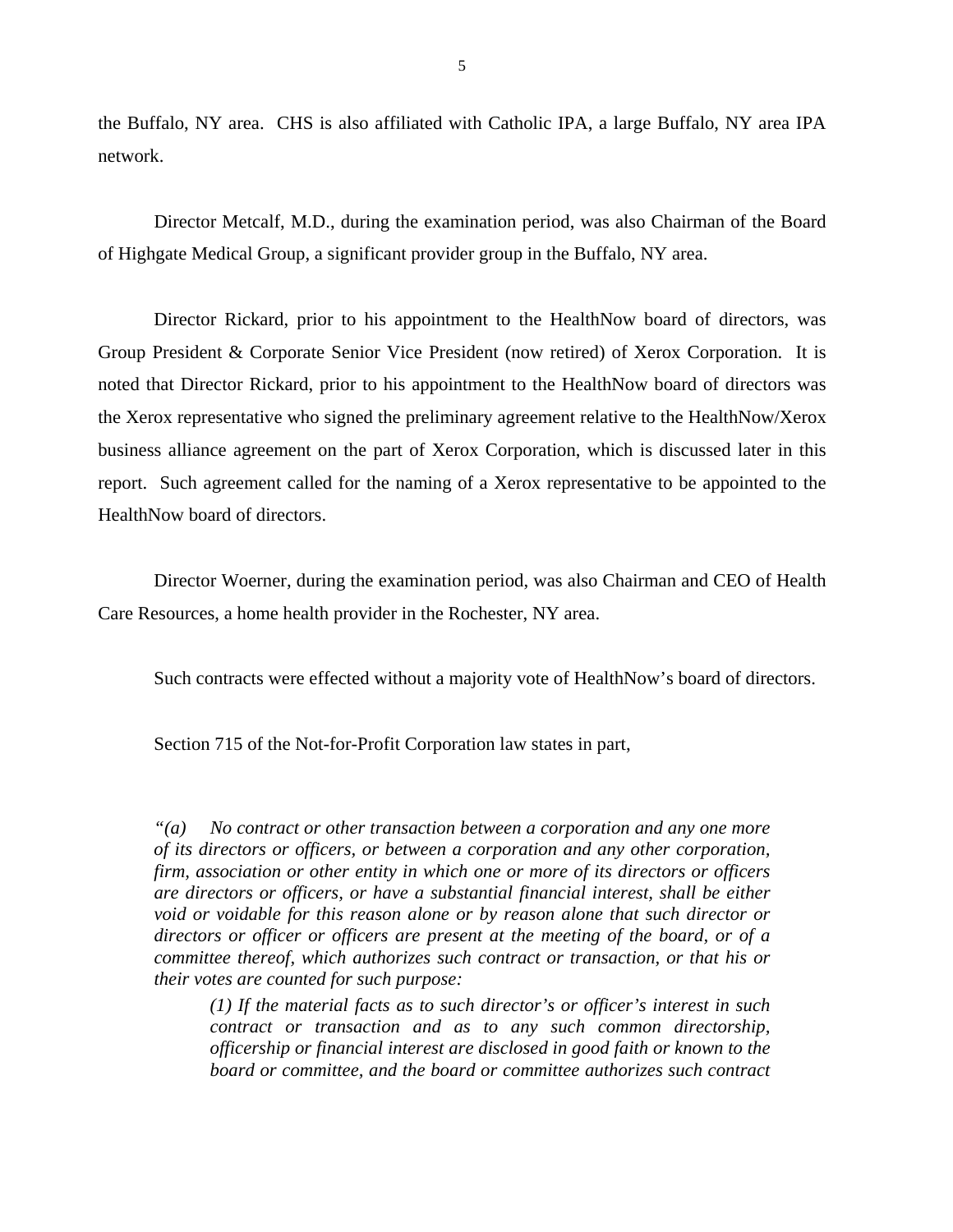<span id="page-7-0"></span>*or transaction by a vote sufficient for such purpose without counting the vote or votes of such interested director or officer; or* 

*(2) If the material facts as to such director's or officer's interest in such contract or transaction and as to any such common directorship, officership or financial interest are disclosed in good faith or known to the members entitled to vote thereon, if any, and such contract or transaction is authorized by vote of such members.* 

*(b) If such good faith disclosure of the material facts as to the director's or officer's interest in the contract or transaction and as to any such common directorship, officership or financial interest are disclosed in good faith or known to the members entitled to vote thereon, if any, and such contract or transaction is authorized by vote of such members."* 

It is recommended that the Plan comply with the provisions of Section 715 of the New York Not-for-Profit Corporation Law with regard to effecting contracts or transactions with providers and other entities in which certain HealthNow directors are also directors or officers of such providers or other entities.

#### **C. Home Health Agencies – Proposal Procedures**

A review was made of the Plan's evaluation of prospective participation of Home Health Care agencies within the Rochester, NY metropolitan area, including a Home Health Care agency owned by one of HealthNow's directors, Louise L. Woerner. It was noted that HealthNow was not able to provide certain information relative to the procedures used in determining the fee schedules for home health care agencies within the Rochester, NY area.

It is recommended that the Plan, in the future, maintain within its files, detail information relative to the procedures used in determining the fee schedules for all of its participating home health care agencies.

#### **D. Conflict of Interest Procedures**

The examination review revealed that certain directors were engaged in outside business practices that have, at least, the appearance of potential conflicts with their roles as directors of the Plan. During the examination period, conflict of interest statements were submitted to the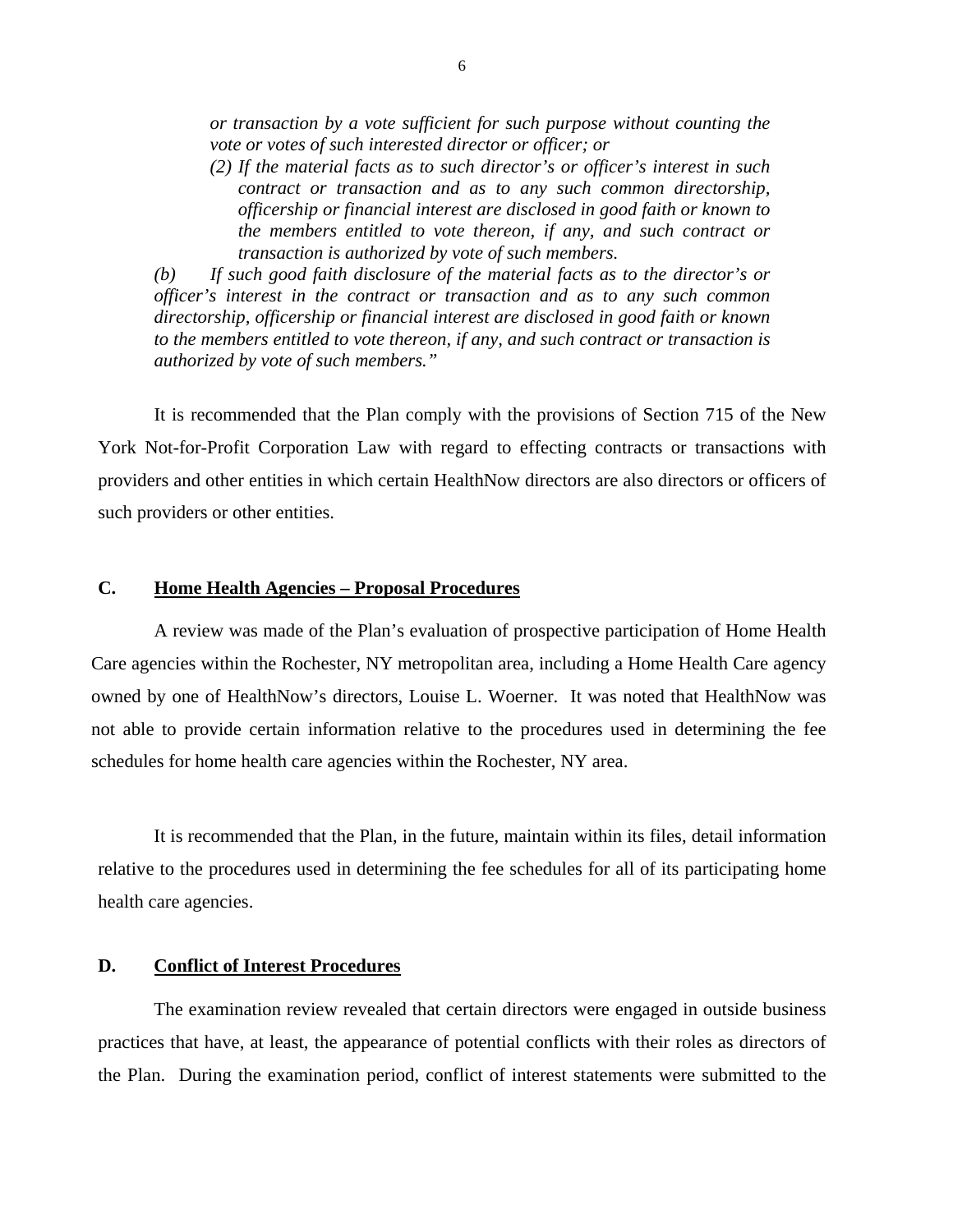<span id="page-8-0"></span>Plan's internal audit section and reviewed in conformity with the Plan's policy. However, not all of the Plan's potential conflicts of interest were identified or noted in the Board or Committee minutes of meetings.

A review of the Plan's existing Conflict of Interest forms, signed by the Plan's board members and officers indicates that such form should be enhanced to provide for additional disclosure of conflicts including disclosure of a medical practice in New York State, disclosure of family members that work for, or have a connection with providers of health care services, disclosure of filer or family member of filer as a supplier of services to the Plan or member of the HealthNow holding company system, and disclosure of filer or family member are owners of a corporation whose aggregate sales to (1) hospitals, (2) licensed medical professions and (3) facilities of health service, hospital service and medical expense indemnity corporations exceed 5% of its total sales.

It is recommended that HealthNow enhance its conflict of interest forms for its directors, officers and key employees by including such additional disclosure items as indicated above or other items as necessary. It is further recommended that the Plan enhance its review of such conflict of interest statements and require more comprehensive documentation to support a determination that conflicts do not exist.

### **E. Board Member Nomination Process**

It was noted that a review of the Board and Nominating Committee minutes of meetings indicated that, with few exceptions, potential board members were presented for consideration primarily by the Chairman of the board or the former President and CEO. Also, the review of minutes indicated little discussion was held relative to board member criteria qualifications.

Article IV, Section 4 of the HealthNow New York Inc. by-laws states in part,

"*Filling of Vacancies. Any vacancy on the Board of Directors shall be filled promptly by a majority vote of the remaining directors."*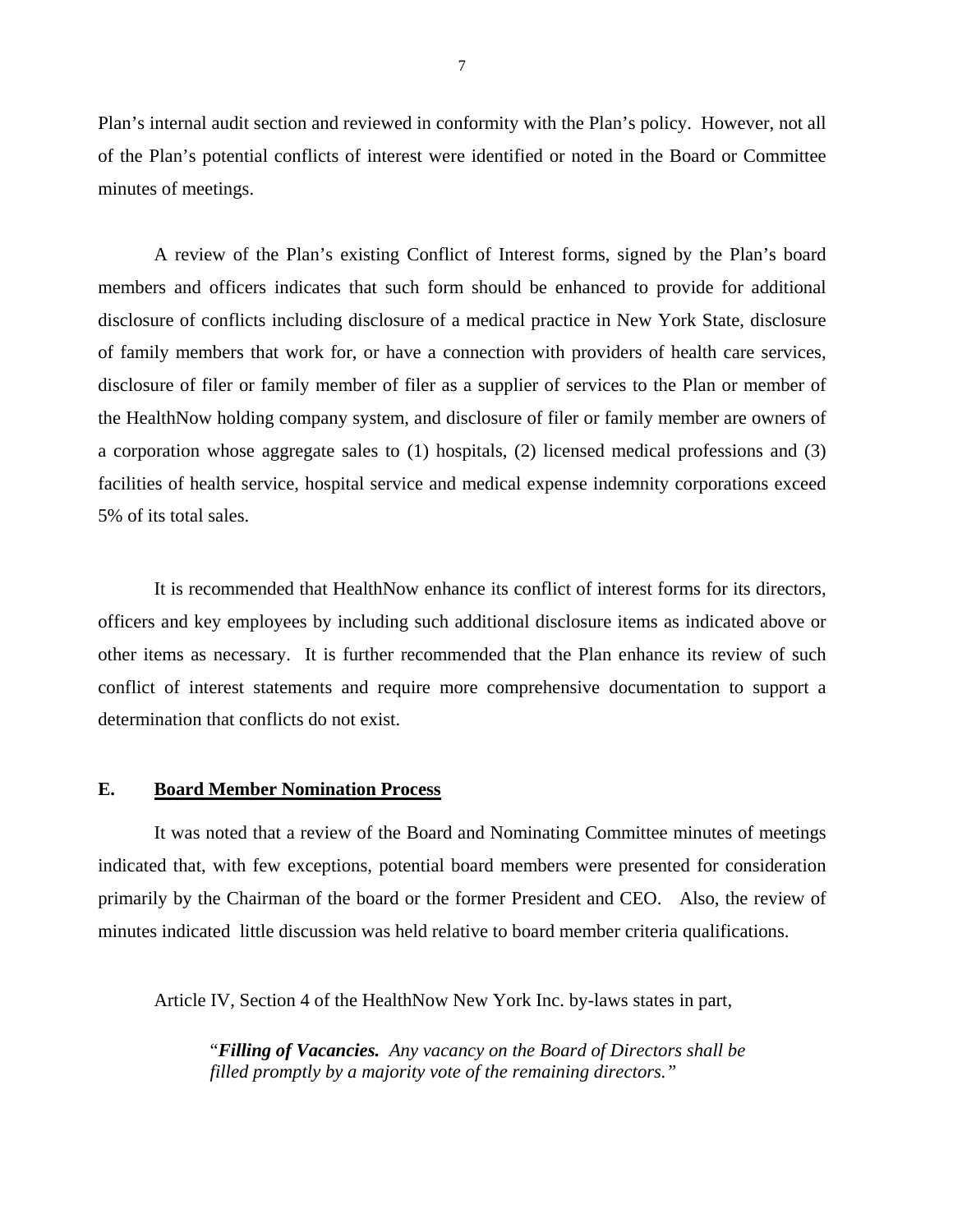<span id="page-9-0"></span>It is recommended that the entire board of directors become more involved in the recruitment of potential members of the board, including setting the criteria qualifications for such potential board members.

#### F. **Executive Compensation**

A review of the minutes of meetings of the HealthNow New York Inc. board of directors and committees indicated that there is a need for more enhanced documentation of board oversight over executive compensation.

Article VI, Section 4 of the Plan's by-laws states in part,

*"Compensation of Officers. Officers who are full-time employees of the Corporation shall receive reasonable compensation for their services, the compensation of the President and Chief Executive Officer to be determined by the Executive Committee and the compensation of all other officers to be determined by the President and Chief Executive Officer with the advice and consent of the Executive Committee."* 

It was noted that although reports may have provided to the board during "Executive Session", no specific approval of the former President and CEO's specific compensation was noted in the minutes of meetings of the board of directors. Although the board may have been aware of the Executive Committee's approval of the former President and CEO's salary and other compensation, there were no compensation amounts specifically approved by the board included in the board minutes for the years reviewed.

The review indicated limited other executive compensation paid to the Plan's officers and key employees discussion in the minutes of Board of Directors meetings prior to 2003. During 2003, the board minutes reflected enhanced review and approval of officer compensation.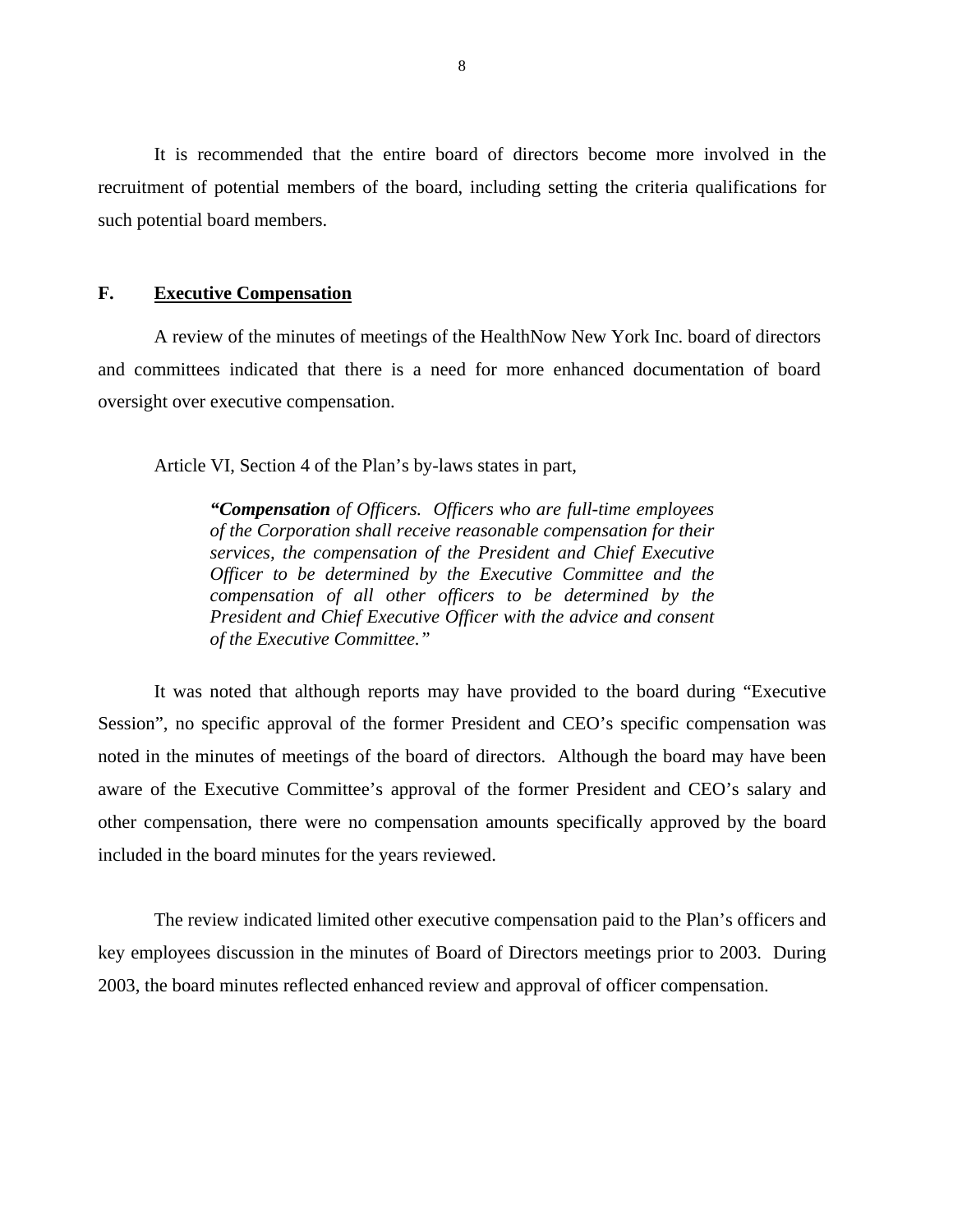<span id="page-10-0"></span>It is recommended that the Plan's board of directors continue to approve a specific amount relative to the President and CEO's salary and other compensation. It is also recommended that the Plan's board of directors maintain approval governance over compensation paid to senior level officers and compensation approval governance in excess of a pre-established monetary threshold for other officers. It is further recommended that such board approved salary and other compensation, relative to such officers, be specified by individual officer and included within the board's minutes of meetings.

#### **G. Board Member/Senior Management Performance Evaluation**

A review of the minutes of meetings of HealthNow's board of directors indicated very little evaluation of board member and senior management performance in achieving identified goals and objectives of the Plan. It is noted that the board has recently entered into discussion relative to such lack of evaluation process. Such lack of evaluation process pertaining to the goals and objectives of the Plan may have led to the recent rift between certain members of the board and the former President and CEO.

It is recommended that the Plan develop a performance evaluation process relative to board members and senior management in order to determine that the goals and objectives of the Plan are met.

#### **H. Minutes of Meetings – Use of "Executive Session"**

A review of the minutes of meetings of HealthNow's board and committees revealed the frequent use of "Executive Sessions" at such meetings in which little or no minutes of such proceedings are maintained.

Article VII, Section 3 of the Plan's by-laws states in part,

*"Each committee…shall keep a record of all its proceedings…"*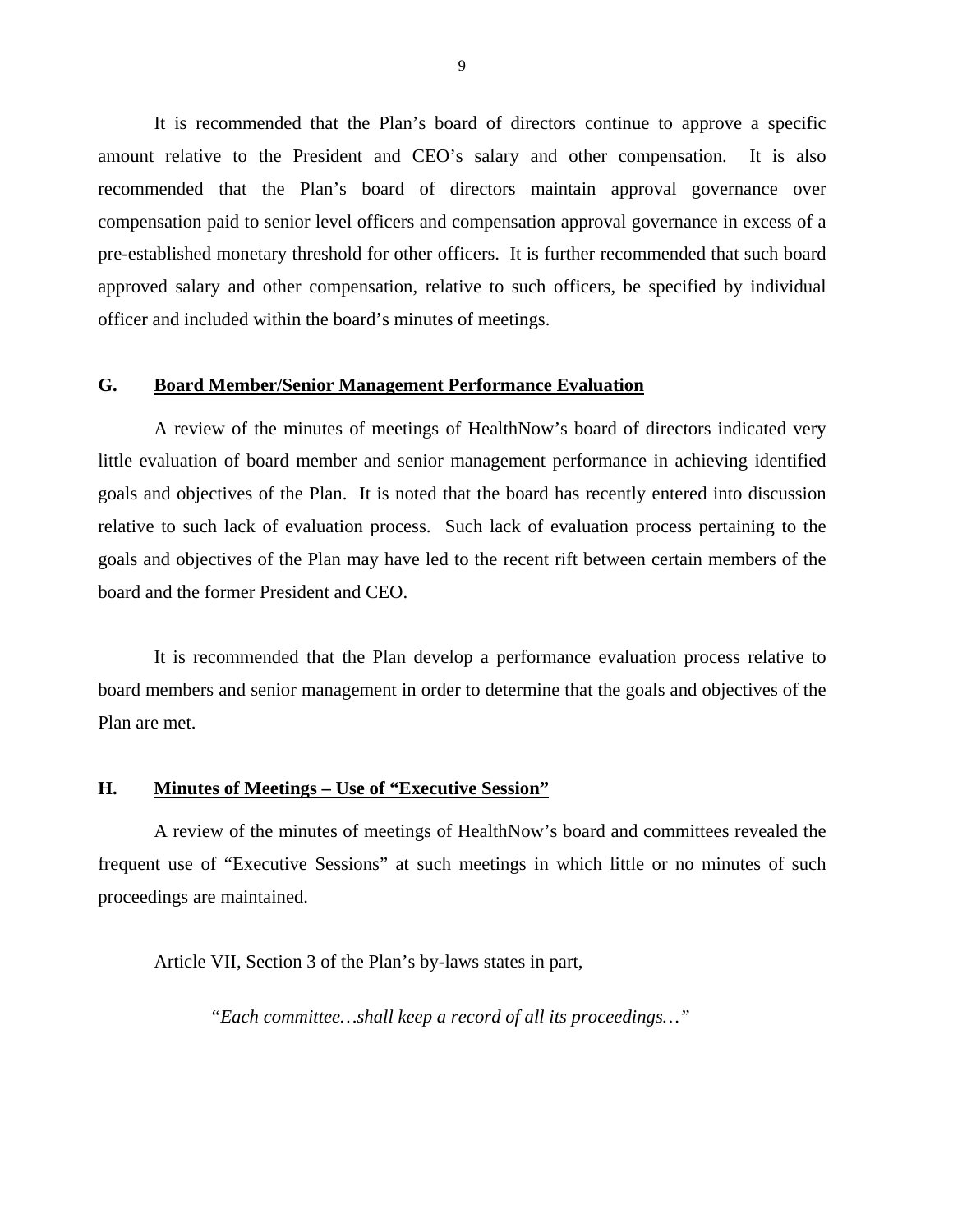<span id="page-11-0"></span>It is recommended that the HealthNow board and committees comply with Article VII, Section 3 of its by-laws and limit the use of "Executive Session" in its meetings whereby little or no minutes of such proceedings are maintained.

#### **I. Board Meeting Notices**

Article V, Section 3 of the HealthNow New York Inc. by-laws states,

*"Notice of Meetings. Unless otherwise prescribed by law, notice of the time, place, and purposes of any meeting of the Board of* 

*Directors shall be delivered either personally or by mail, facsimile, or courier service to each Director at each Director's address or facsimile number as it appears upon the records of the Corporation or, in the event it does not so appear, to his last known post office address or facsimile number, at least three (3) days prior to the meeting."* 

A review of the notices of meetings for the board meetings held in 2003 by HealthNow, New York Inc. revealed that delivery of notices to directors relative to the January 30, 2003 board meeting was evidenced as being received within the three day time frame – a time frame not prescribed in the Plan's by-laws. Also, no evidence was included within the Plan's files as to such notices having been delivered within such time frame to certain directors for the May 22, 2003 and August 18, 2003 board meetings.

It is noted that the above notice of meeting procedures did not appear to contribute to any of HealthNow's directors not attending such meetings.

It is recommended that the Plan comply with Article V, Section 3 of its by-laws relative to the delivery of notice of meeting time-frame requirements and that the Plan maintain adequate evidence of the delivery of notice of meeting to each of its directors within its files.

#### **J. Non-Director Appointments to Board Committees**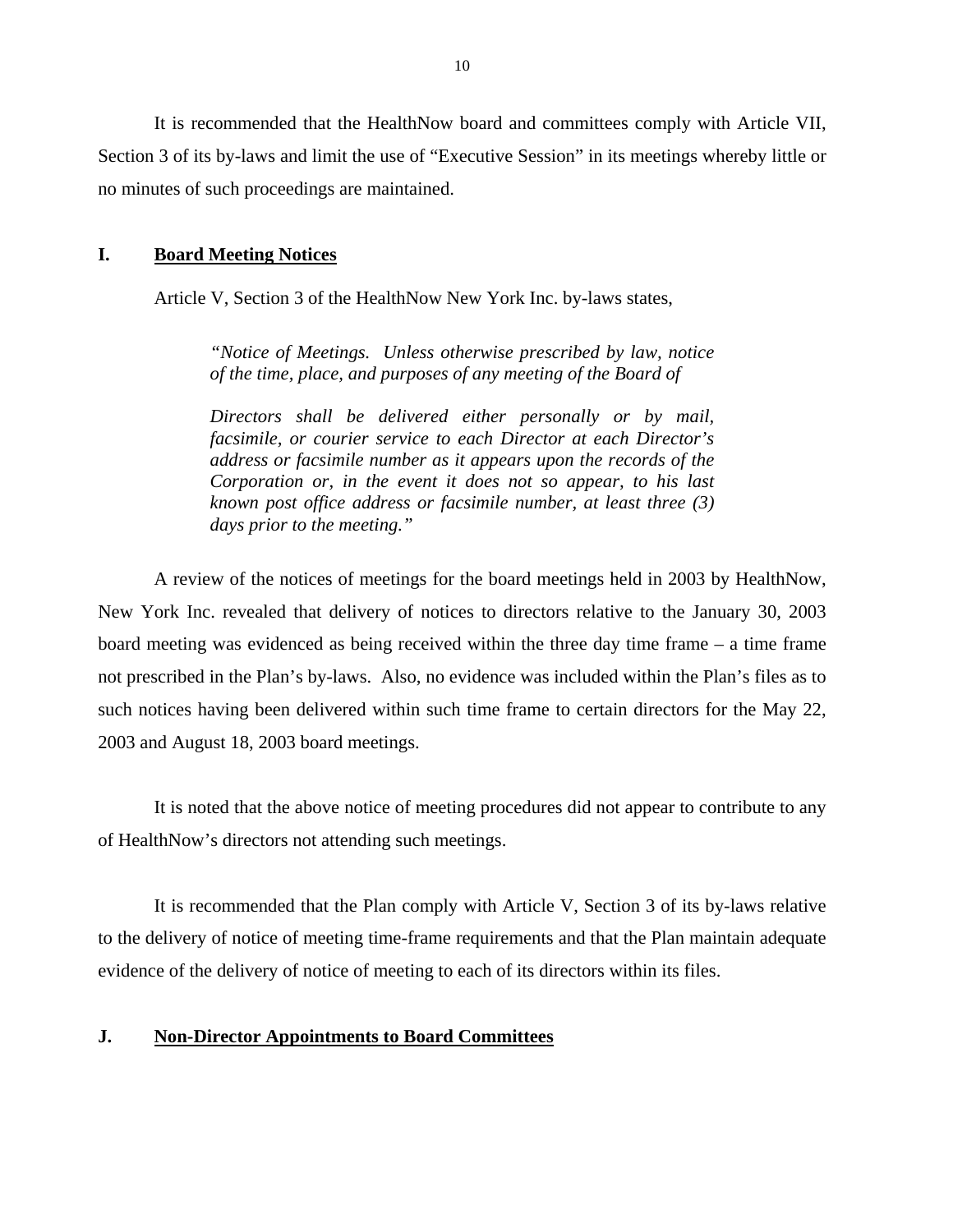<span id="page-12-0"></span>During the examination period, HealthNow's board of directors appointed non-director individuals, including outside investment advisors and HealthNow non-board member officers and staff to serve on its Board Committees. Such appointments of non-board members to Board Committees are not specifically included in the Plan's by-laws.

Article VII, Section 2 of the HealthNow New York Inc. by-laws states in part,

*"Section 2. Powers and Duties of Committees. Each such committee shall have powers and duties as shall be fixed by these By-laws or by resolution of the Board of Directors. To the extent provided in these By-laws, each committee shall have and may exercise all the powers and authority of the Board of Directors in the management of the business, property, and affairs of the Corporation…"* 

Inasmuch as the Board Committees maintain the powers as noted in Article VII, Section 2 of the Plan's by-laws, and inasmuch as the Committees may invite guests, including staff to meetings as needed, it is recommended that the Plan limit its Committee members to members of its elected board of directors.

#### **4. JOINT VENTURE WITH XEROX CORPORATION**

On June 8, 1999, the Plan, New York Care Plus Holding Company, Inc. (now known as HealthNow System, Inc.) and Xerox Corporation (Xerox) entered into a business alliance agreement in which Xerox and HealthNow agreed to work together to create a set of business document or business processes to improve customer communications. In addition, the alliance projected that Xerox would be provided a set of repeatable document or business solutions that could be marketed to other healthcare industry companies.

As part of HealthNow's responsibilities under the agreement, HealthNow agreed to recognize Xerox Business Services (XBS) as its preferred vendor for the procurement of all document-related services and to acquire XBS services and utilize XBS products. The agreement called for HealthNow to purchase such services from XBS at specified annual amounts. The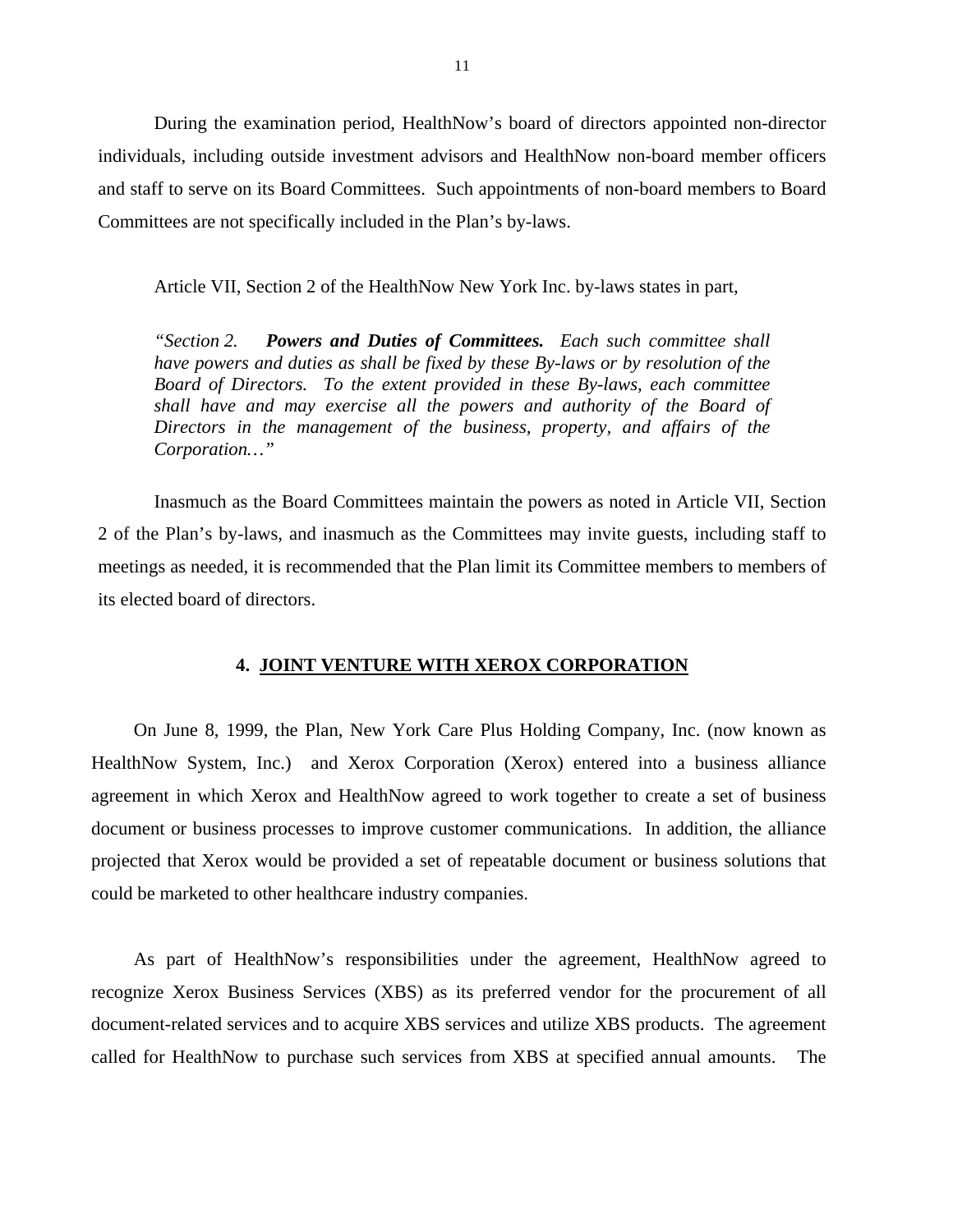<span id="page-13-0"></span>agreement also called for HealthNow to pay an investment recovery fee to XBS in the event that XBS' invoices to HealthNow did not reach specified levels as per the contract.

During the period covered under the contract, HealthNow, as of mid September, 2003, had paid approximately \$8M to XBS with a remaining commitment to XBS estimated at approximately \$4.5M. In addition, HealthNow, in 2000, paid an investment recovery fee (as defined above) of \$112,000 to XBS pursuant to the contract.

The agreement also called for Xerox to pay HealthNow a commission of 2% relative to any repeatable document solutions developed and re-marketed as an outcome of the joint venture. To date, the joint venture has not produced any marketable repeatable document solutions, which have resulted in any commissions to be paid to HealthNow.

In light of the above significant expenditures made to Xerox and \$ 0 commissions earned by HealthNow pursuant to its joint venture with Xerox, it is recommended that HealthNow reconsider the continuance of its joint venture business alliance with Xerox Corporation.

#### **5. RETENTION OF BOARD CONSULTANTS/LAW FIRMS**

It is noted that, during the examination period, certain members of the board of directors, without the full board's knowledge, engaged a consulting firm and two law firms relative to board and senior management matters. Inasmuch as such consultant and law firms were retained for the purpose of advising the full board and/or investigating specific director and senior management complaints on behalf of the board of directors, it would appear appropriate for the full board to determine whether such consultant and law firms should be retained as well as the scope of the engagement.

It is recommended that, in the future, HealthNow's board of directors approve the retention of those consulting and law firms which have been retained for the purpose of advising the board of directors as well as the scope of such engagements.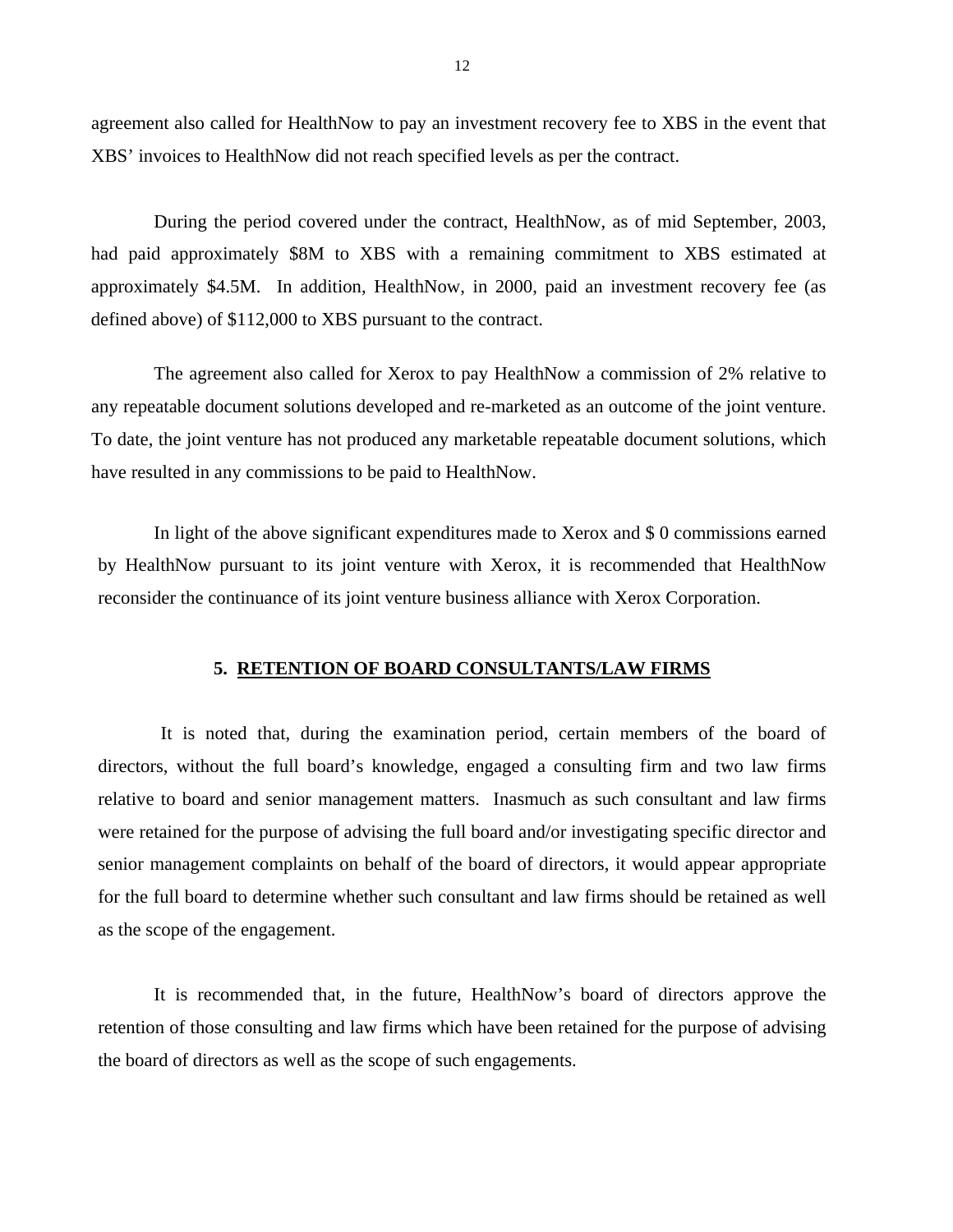#### **6. OFFICER/EMPLOYEE BENEFIT PLANS**

<span id="page-14-0"></span>It was noted that the Plan, at the time of the examination had not submitted its Excess Benefit and Compensation Limit Plan (SERP) and amendments to its defined pension plans and 401(k) plans to the Superintendent of Insurance for approval prior to implementation.

Prior to the examination date, the Plan had submitted its SERP for approval. However, as of the examination date, such SERP had not been approved. During the examination, upon being informed that such amendments to its defined pension plans and 401(k) plans needed to be approved by the Superintendent of Insurance, the Plan indicated that it would send such amendments to the Superintendent of Insurance for approval.

Section 4312(b) of the New York Insurance Law states, in part,

*"No such corporation shall grant any pension to any officer, director or trustee thereof or to any member of his family after death, except that such corporation may, in pursuance of the terms of the retirement plan adopted by the board of directors of such corporation and approved by the superintendent, provide for any person who is a salaried officer or employee of such corporation, a pension payable at the time of his retirement by reason of age or disability, "* 

It is recommended that the Plan, in the future, comply with the requirements of Section 4312(b) of the New York Insurance Law and submit all unapproved retirement plans, 401(k) plans, SERP agreements and any amendments to such plans and agreements for approval to the Superintendent of Insurance prior to implementation.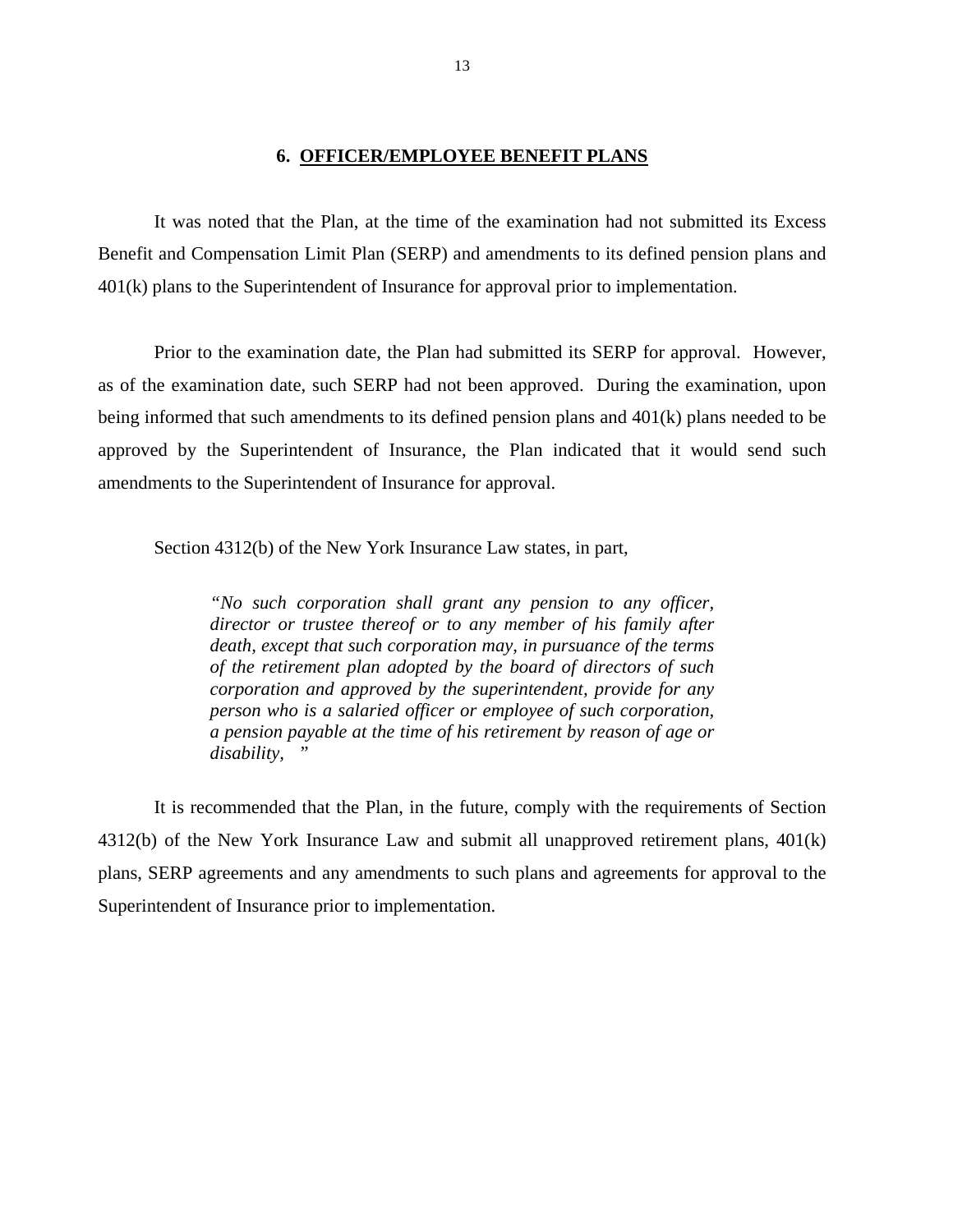#### **7. PROMPT PAYMENT INTEREST**

<span id="page-15-0"></span>The Plan reported prompt pay interest of \$615,976 on 14,971 claims in its June 30, 2003 quarterly statement and \$697,763 on 19,977 claims in its September 30, 2003 quarterly statement. Both interest payment amounts are relatively high compared to the number of claims reported.

According to the Plan's examination response to an examination inquiry relative to the June 30, 2003 reported interest payment amount, the Plan indicated the following:

- 1. An accrual of \$120,000 for interest estimated to be owed to members for denied emergency room services claims. Such amount had not been paid as of June 30, 2003.
- 2. Interest that may have been paid on non-insured business, i.e. ASO business.
- 3. Interest may have been paid on adjustments based on retroactive rate agreements.

In addition, the Plan indicated that the interest payments are higher than those reported by its competitors – although less than for a comparable period in 2002 when, according to the Plan, a computer error relative to payments made on adjusted claims resulted in overpayments.

The Plan has indicated that it is conducting an internal audit review of prompt payment interest payments in order to determine the cause of the relatively large amount of interest payments on a relatively low number of affected claims.

It is recommended that the Plan continue to review its procedures relative to the payment of claims beyond the forty-five (45) day limitation and interest thereon as set forth by Section 3224-a of the New York Insurance Law and report the results of such review to this Department.

#### **8. LEVEL PREMIUM RATING**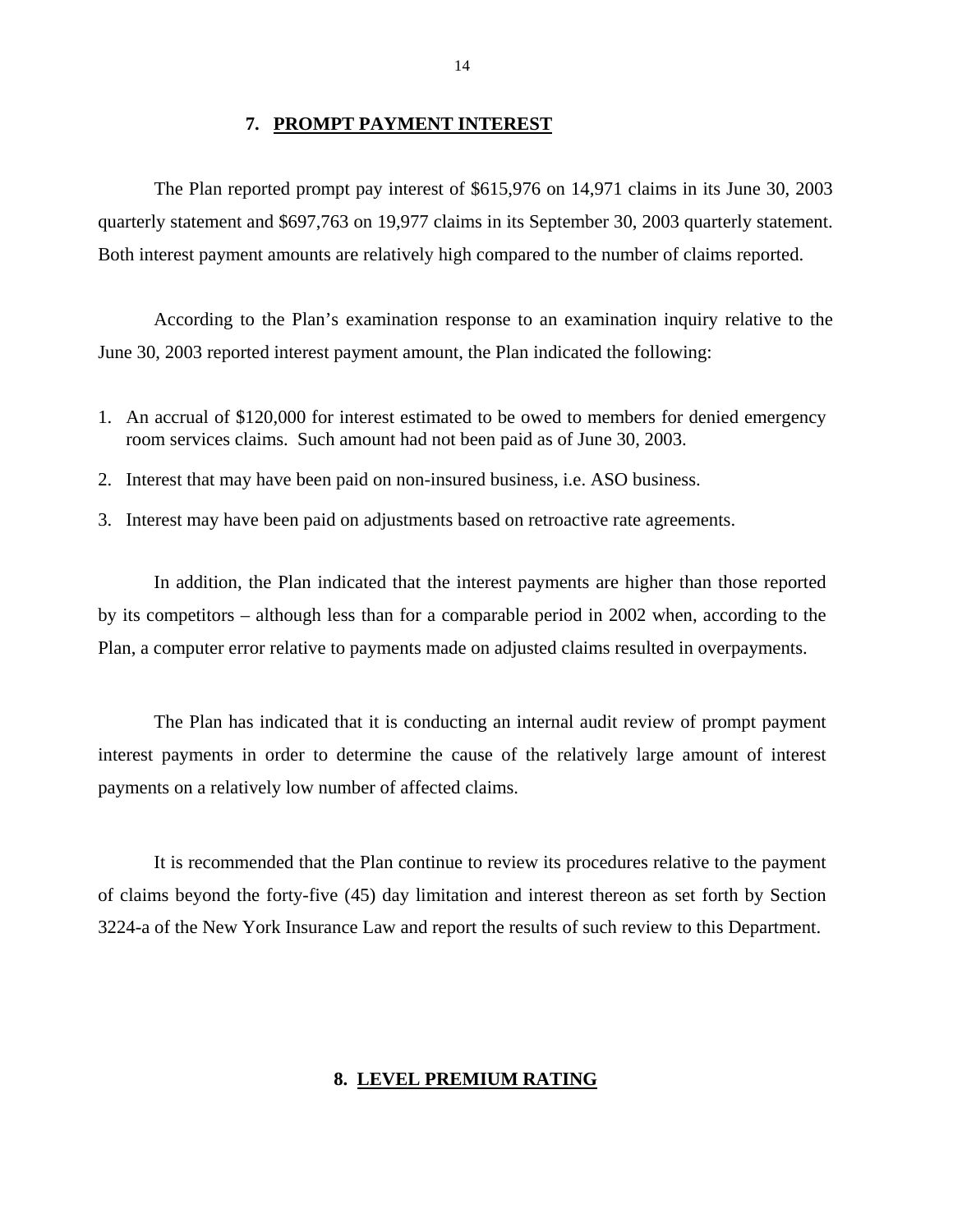<span id="page-16-0"></span>A review of the Plan's level premium rating program revealed that the Plan did not maintain signed group remittance contracts which contained the level premium rating methodology for all groups receiving level premium rates.

It is recommended that the Plan maintain signed copies of a Department approved rider or group remittance contracts with all groups receiving level premium or guaranteed rates.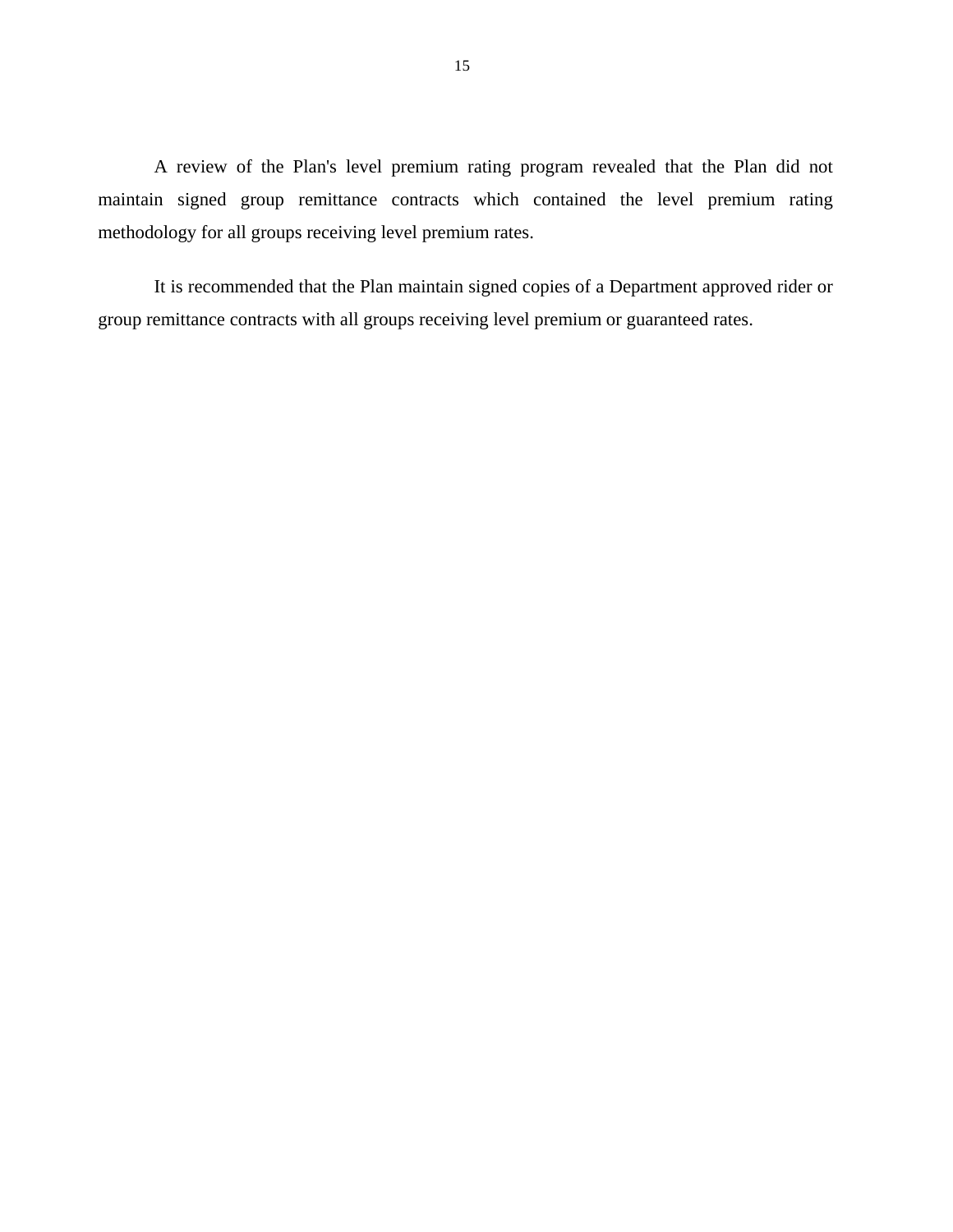#### **9. SUMMARY OF COMMENTS AND RECOMMENDATIONS**

<span id="page-17-0"></span>The following is a summary of the comments and recommendations made in the body of

this report:

#### **ITEM NO. PAGE NO.**

#### A. **Board Governance**

It is recommended that the Plan's board of directors comply with 4 Article IV, Section 1 of its by-laws and maintain management and control of the property, business and affairs of the corporation.

It is further recommended that all delegation of such board 4 management and control of the property, business and affairs of the corporation should be appropriately monitored by the board of directors.

It is recommended that the Plan comply with the provisions of 6 Section 715 of the New York Not-for-Profit Corporation Law with regard to effecting contracts or transactions with providers and other entities in which certain HealthNow directors are also directors or officers of such providers or other entities.

It is recommended that the Plan, in the future, maintain within its 6 files detail information relative to the procedures used in determining the fee schedules for all of its participating home health care agencies.

It is recommended that HealthNow enhance its conflict of 7 interest forms for its directors, officers and key employees by including such additional disclosure items as indicated in the body of the report or other items as necessary.

It is further recommended that the Plan enhance its review of 7 such conflict of interest statements and require more comprehensive documentation to support a determination that conflicts do not exist.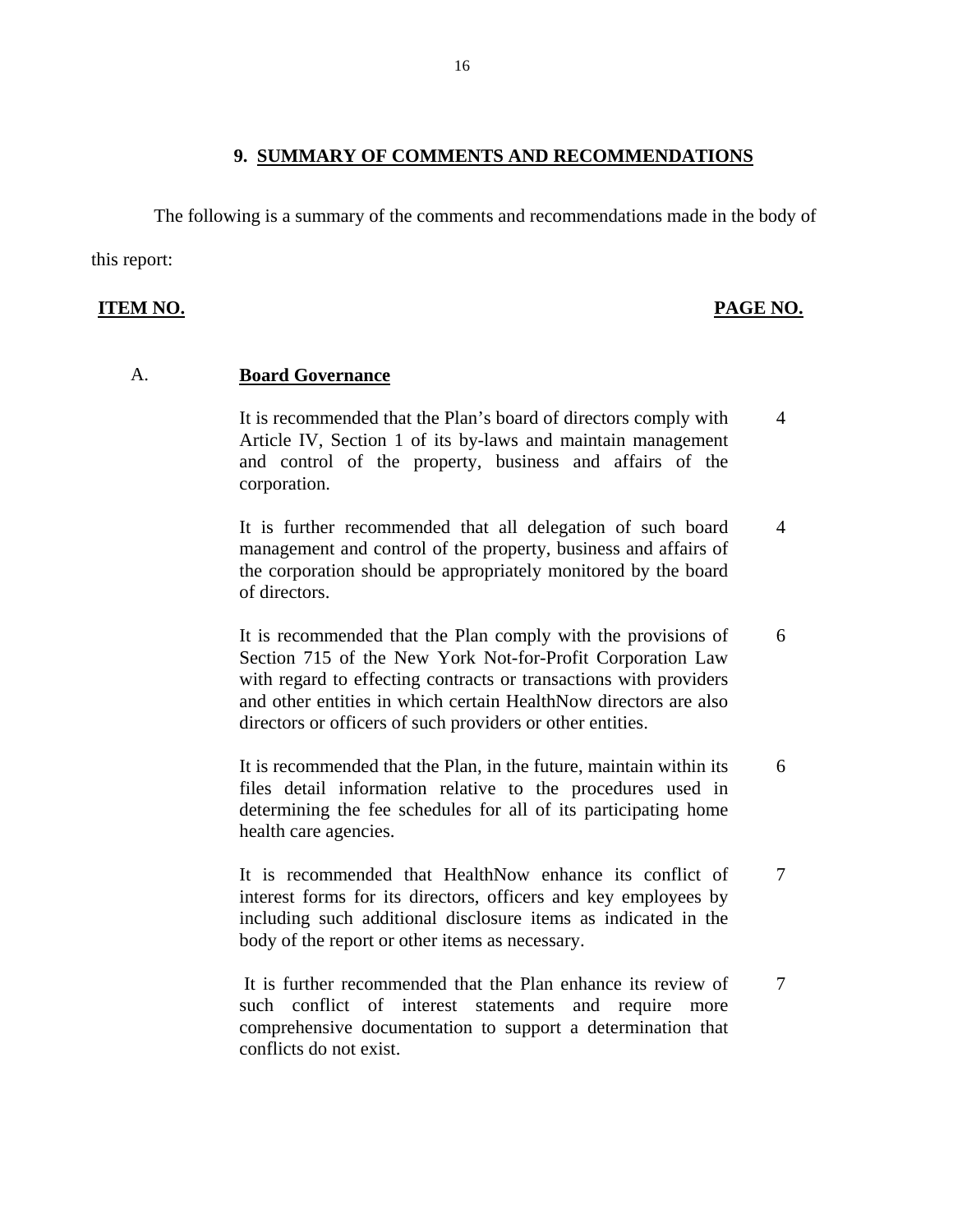#### **ITEM NO. PAGE NO. PAGE NO.**

It is recommended that the entire board of directors become more involved in the recruitment of potential members of the board, including setting the criteria qualifications for such potential board members. 8

It is recommended that the Plan's board of directors continue to approve a specific amount relative to the President and CEO's salary and other compensation. 9

It is also recommended that the Plan's board of directors maintain approval governance over compensation paid to senior level officers and compensation approval governance in excess of a pre-established monetary threshold for other officers. 9

It is further recommended that such board approved salary and other compensation, relative to such officers, be specified by individual officer and included within the board's minutes of meetings. 9

It is recommended that the Plan develop a performance evaluation process relative to board members and senior management in order to determine that the goals and objectives of the Plan are met. 9

It is recommended that the HealthNow board and committees comply with Article VII, Section 3 of its by-laws and limit the use of "Executive Session" in its meetings whereby little or no minutes of such proceedings are maintained. 10

It is recommended that the Plan comply with Article V, Section 3 of its by-laws relative to the delivery of notice of meeting time-frame requirements and that the Plan maintain adequate evidence of the delivery of notice of meeting to each of its directors within its files. 11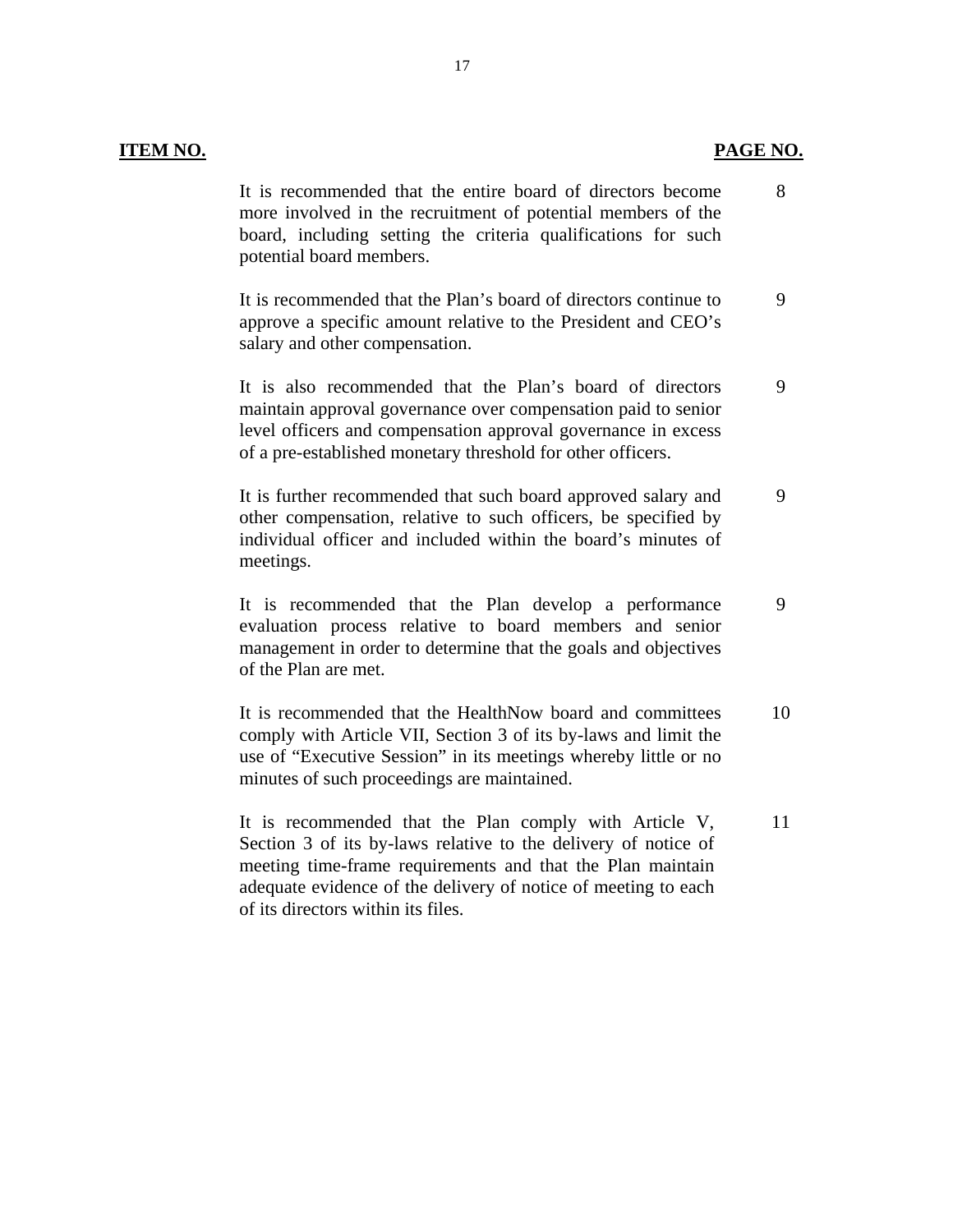| ITEM NO. |                                                                                                              | PAGE NO. |
|----------|--------------------------------------------------------------------------------------------------------------|----------|
|          | It is recommended that the Plan limit its Committee<br>members to members of its elected board of directors. |          |
| B        | <b>Joint Venture with Xerox Corporation</b>                                                                  |          |

It is recommended that HealthNow reconsider the continuance of its joint venture business alliance with Xerox Corporation.

#### C. **Retention of Board Consultants/Law Firms** 13

It is recommended that, in the future, HealthNow's board of directors approve the retention of those consulting and law firms which have been retained for the purpose of advising the board of directors as well as the scope of such engagements.

#### D. **Officer/Employee Benefit Plans** 14

It is recommended that the Plan, in the future, comply with the requirements of Section 4312(b) of the New York Insurance Law and submit all unapproved retirement plans, 401(k) plans, SERP agreements and any amendments to such plans and agreements for approval to the Superintendent of Insurance prior to implementation.

### E. **Prompt Payment Interest** 15

It is recommended that the Plan continue to review its procedures relative to the payment of claims beyond the fortyfive (45) day limitation and interest thereon as set forth by Section 3224-a of the New York Insurance Law and report the results of such review to this Department.

### F. **Level premium rating** 15

It is recommended that the Plan maintain signed copies of a Department approved rider or group remittance contracts with all groups receiving level premium or guaranteed rates.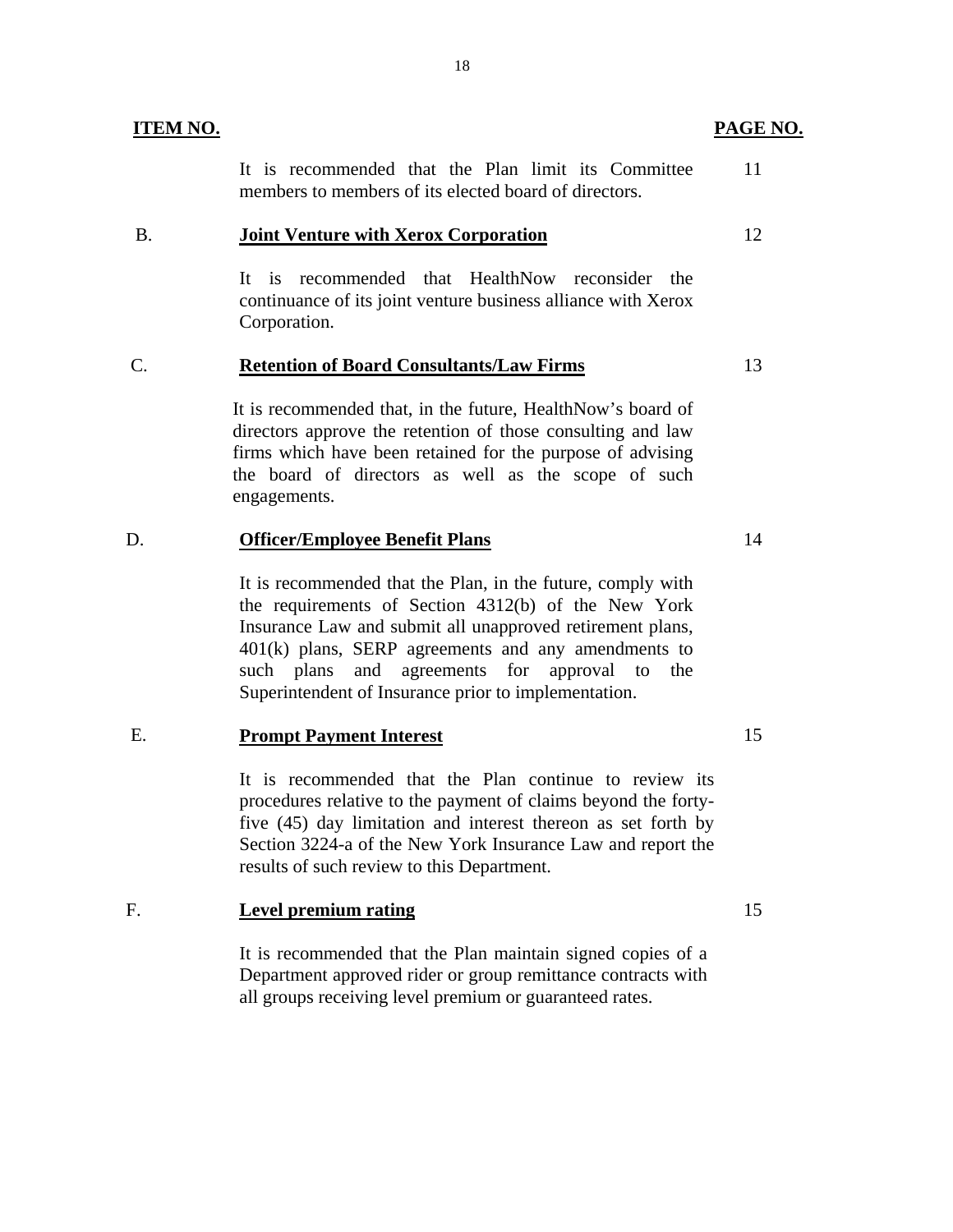Respectfully submitted,

 Robert W. McLaughlin, CFE,CIE Principal Insurance Examiner

STATE OF NEW YORK ) )SS.  $\mathcal{L}$ COUNTY OF ERIE )

ROBERT W. MCLAUGHLIN, being duly sworn, deposes and says that the foregoing report submitted by him is true to the best of his knowledge and belief.

Robert W. McLaughlin

Subscribed and sworn to before me

this  $\_\$ {day \text{ of } \\_\\_\\_\\_\\_\\_\\_2